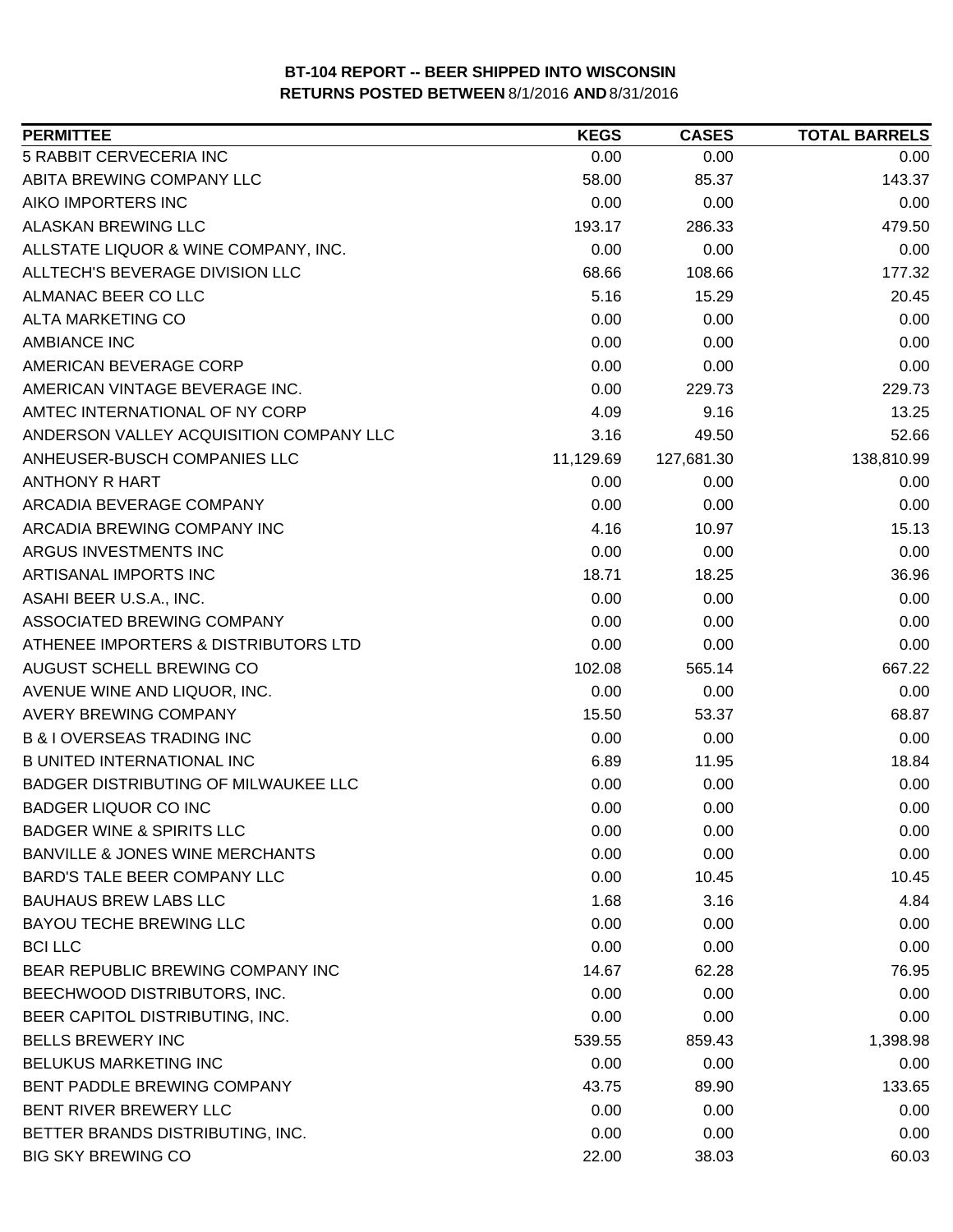| <b>PERMITTEE</b>                       | <b>KEGS</b> | <b>CASES</b> | <b>TOTAL BARRELS</b> |
|----------------------------------------|-------------|--------------|----------------------|
| <b>BIG WOOD BREWERY LLC</b>            | 0.00        | 0.00         | 0.00                 |
| BILL'S DISTRIBUTING, LTD.              | 0.00        | 0.00         | 0.00                 |
| <b>BINDING BRAUEREI USA INC</b>        | 10.23       | 195.18       | 205.41               |
| <b>BLACK LIST BEER LLC</b>             | 0.00        | 0.00         | 0.00                 |
| <b>BLACKROCKS BREWERY LLC</b>          | 1.50        | 4.24         | 5.74                 |
| <b>BOSTON BEER CORPORATION</b>         | 495.84      | 4,721.15     | 5,216.99             |
| BRAU BROTHERS BREWING COMPANY, LLC     | 0.00        | 0.00         | 0.00                 |
| BREAKTHRU BEVERAGE GROUP LLC           | 0.00        | 0.00         | 0.00                 |
| BREAKTHRU BEVERAGE GROUP LLC           | 0.00        | 0.00         | 0.00                 |
| BREAKTHRU BEVERAGE WISCONSIN NORTH LLC | 0.00        | 0.00         | 0.00                 |
| BRECKENRIDGE BREWERY LLC               | 12.00       | 37.97        | 49.97                |
| <b>BRIAN EWING</b>                     | 6.63        | 19.73        | 26.36                |
| BROWN-FORMAN CORPORATION               | 0.00        | 178.54       | 178.54               |
| <b>BURNING BROTHERS BREWING LLC</b>    | 0.00        | 5.81         | 5.81                 |
| C.J.W., INC.                           | 0.00        | 0.00         | 0.00                 |
| CANAL STREET BREWING CO LLC            | 131.34      | 514.19       | 645.53               |
| CAPITOL-HUSTING COMPANY, INC.          | 0.00        | 0.00         | 0.00                 |
| <b>CAROLE MINOGUE</b>                  | 0.00        | 0.00         | 0.00                 |
| CARRIAGE HOUSE IMPORTS, LTD.           | 0.00        | 7.25         | 7.25                 |
| CASCADE BREWING COMPANY LLC            | 0.00        | 0.00         | 0.00                 |
| CASTLE DANGER BREWING CO LLC           | 0.00        | 0.00         | 0.00                 |
| CENTRAL BEER DISTRIBUTORS, INC.        | 0.00        | 0.00         | 0.00                 |
| CENTRAL BEER IMPORT & EXPORT INC       | 0.00        | 0.00         | 0.00                 |
| CHAS A BERNICK INC                     | 2.68        | 17.54        | 20.22                |
| <b>CHATHAM IMPORTS INC</b>             | 0.00        | 0.00         | 0.00                 |
| CHICAGO BREW WERKS INC                 | 0.99        | 0.00         | 0.99                 |
| <b>CHRISTIAN P SCHAEFER</b>            | 0.00        | 0.00         | 0.00                 |
| <b>CLASSIC BREWING COMPANY</b>         | 0.00        | 59.23        | 59.23                |
| COLD SPRING BREWING COMPANY            | 0.00        | 0.00         | 0.00                 |
| <b>COMEBACK BREWING INC</b>            | 0.00        | 0.00         | 0.00                 |
| <b>CORONADO BREWING COMPANY INC</b>    | 26.32       | 9.58         | 35.90                |
| CRAFT BREW ALLIANCE INC                | 0.00        | 0.00         | 0.00                 |
| <b>CROWN IMPORTS LLC</b>               | 0.00        | 15,779.80    | 15,779.80            |
| D&V INTERNATIONAL INC                  | 23.48       | 22.71        | 46.19                |
| <b>DAILY CELLARS LLC</b>               | 0.00        | 0.00         | 0.00                 |
| <b>DANNY RAKOVIC</b>                   | 0.00        | 0.00         | 0.00                 |
| DEAN DISTRIBUTING, INC.                | 0.00        | 0.00         | 0.00                 |
| DEAN DISTRIBUTING, INC.                | 0.00        | 0.00         | 0.00                 |
| DESCHUTES BREWERY INC                  | 49.26       | 137.61       | 186.87               |
| <b>DESTIHL HOLDINGS LLC</b>            | 0.00        | 0.00         | 0.00                 |
| DETROIT RIVERTOWN BREWING LLC          | 4.00        | 18.29        | 22.29                |
| DIAGEO BEER COMPANY USA                | 372.17      | 1,618.22     | 1,990.39             |
| DISCOUNT LIQUOR, INC.                  | 0.00        | 0.00         | 0.00                 |
| DOANE DISTRIBUTING, INC.               | 0.00        | 0.00         | 0.00                 |
| DOGFISH HEAD CRAFT BREWERY LLC         | 102.50      | 289.74       | 392.24               |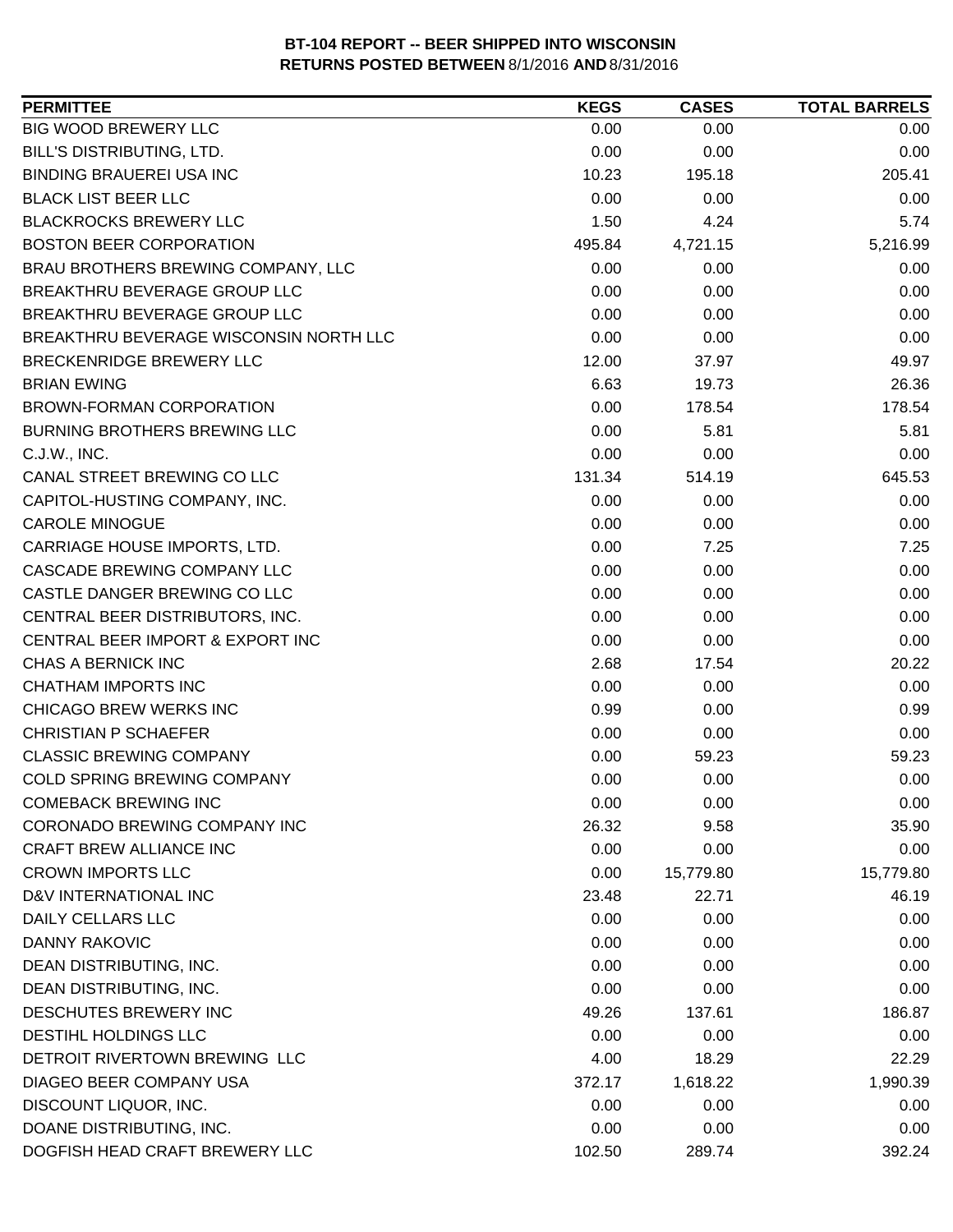| <b>PERMITTEE</b>                             | <b>KEGS</b> | <b>CASES</b> | <b>TOTAL BARRELS</b> |
|----------------------------------------------|-------------|--------------|----------------------|
| <b>DOYNA LTD</b>                             | 0.00        | 0.00         | 0.00                 |
| DUVEL MOORTGAT USA LTD                       | 17.23       | 41.02        | 58.25                |
| E & J GALLO WINERY                           | 0.00        | 134.31       | 134.31               |
| EASTERN LIQUORS USA INC                      | 0.00        | 0.00         | 0.00                 |
| EINSTOK BEER COMPANY LP                      | 0.00        | 0.00         | 0.00                 |
| EL DORADO BEVERAGE CO                        | 0.00        | 0.00         | 0.00                 |
| EPIC BREWING COMPANY LLC                     | 12.50       | 17.69        | 30.19                |
| EPIC BREWING COMPANY LLC                     | 0.00        | 0.00         | 0.00                 |
| FABIANO BROTHERS - WISCONSIN LLC             | 0.00        | 0.00         | 0.00                 |
| FINCH'S BEER COMPANY LLC                     | $-3.70$     | $-32.70$     | $-36.40$             |
| FLANIGAN DISTRIBUTING OF DOOR COUNTY, INC.   | 0.00        | 0.00         | 0.00                 |
| FLYING DOG BREWERY LLLP                      | 2.00        | 41.81        | 43.81                |
| FOUR SEASONS BEER DISTRIBUTORS INC           | 0.00        | 0.00         | 0.00                 |
| FRANK BEER DISTRIBUTORS, INC.                | 0.00        | 0.00         | 0.00                 |
| FRANK BEER SOUTH LLC                         | 0.00        | 0.00         | 0.00                 |
| FRANK LIQUOR COMPANY, INC.                   | 0.00        | 0.00         | 0.00                 |
| FRANK LIQUORS OF LA CROSSE, INC.             | 0.00        | 0.00         | 0.00                 |
| FRANKENMUTH BREWING COMPANY                  | 0.00        | 0.00         | 0.00                 |
| FRED R KARM JR                               | 0.00        | 0.00         | 0.00                 |
| FULTON STREET BREWERY LLC                    | 0.00        | 0.00         | 0.00                 |
| <b>G K SKAGGS INC</b>                        | 0.00        | 69.37        | 69.37                |
| <b>GARY'S CORPORATION OF OAK CREEK</b>       | 0.00        | 0.00         | 0.00                 |
| <b>GB SALES MILWAUKEE, INC.</b>              | 0.00        | 0.00         | 0.00                 |
| <b>GELOSO BEVERAGE GROUP LLC</b>             | 0.00        | 0.00         | 0.00                 |
| GENERAL BEER DISTRIBUTORS CO.                | 0.00        | 0.00         | 0.00                 |
| GENERAL BEER-NORTHEAST INC                   | 0.00        | 0.00         | 0.00                 |
| GENERAL BEER-NORTHEAST INC                   | 0.00        | 0.00         | 0.00                 |
| GENERAL BEER-NORTHWEST, INC.                 | 0.00        | 0.00         | 0.00                 |
| <b>GENERAL BEER-NORTHWEST, INC.</b>          | 0.00        | 0.00         | 0.00                 |
| <b>GENERAL BEVERAGE SALES CO- OSHKOSH</b>    | 0.00        | 0.00         | 0.00                 |
| GENERAL BEVERAGE SALES CO.                   | 0.00        | 0.00         | 0.00                 |
| <b>GENERAL BEVERAGE SALES CO.- MILWAUKEE</b> | 0.00        | 0.00         | 0.00                 |
| <b>GFBC INC</b>                              | 13.67       | 18.69        | 32.36                |
| <b>GLOBAL VILLAGE IMPORTS LLC</b>            | 0.00        | 0.00         | 0.00                 |
| <b>GMB PARTNERS LLC</b>                      | 0.00        | 0.00         | 0.00                 |
| <b>GRAND ROUNDS BREWING COMPANY LLC</b>      | 1.00        | 0.00         | 1.00                 |
| <b>GREGORY S HARDMAN</b>                     | 0.00        | 0.00         | 0.00                 |
| <b>GTBC LLC</b>                              | 0.00        | 0.00         | 0.00                 |
| H C FOODS CO LTD                             | 0.00        | 0.00         | 0.00                 |
| <b>HALES ALES LTD</b>                        | 0.00        | 0.00         | 0.00                 |
| HARVEST MOON BREWING LLP                     | 0.00        | 0.00         | 0.00                 |
| HEINEKEN USA INCORPORATED                    | 476.41      | 10,659.28    | 11,135.69            |
| HENDRICKS BEVERAGE, INC.                     | 0.00        | 0.00         | 0.00                 |
| HIGH COUNTRY BREWERY INC                     | 0.00        | 9.60         | 9.60                 |
| <b>ILLYRIAN IMPORT INC</b>                   | 0.00        | 0.00         | 0.00                 |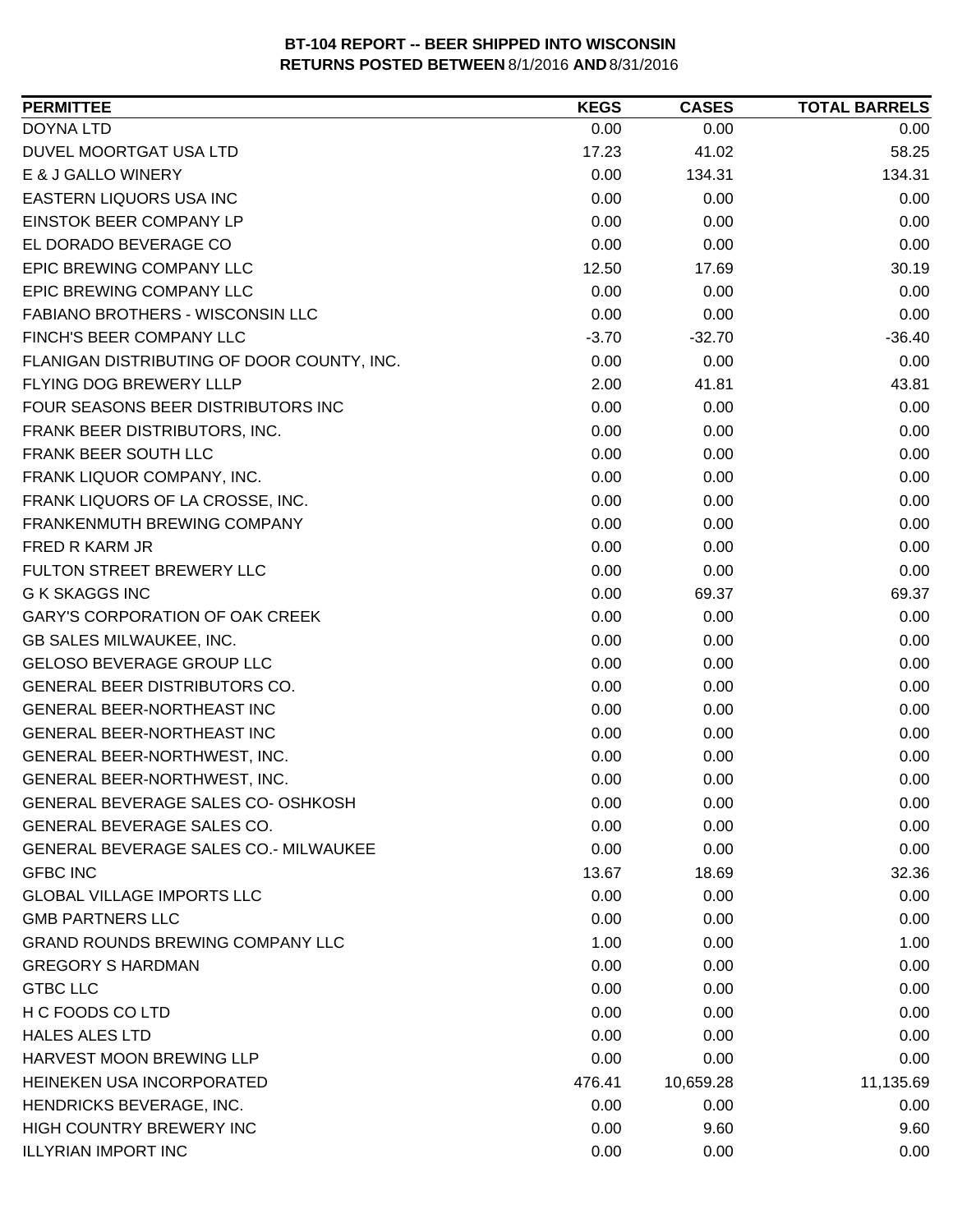| <b>PERMITTEE</b>                      | <b>KEGS</b> | <b>CASES</b> | <b>TOTAL BARRELS</b> |
|---------------------------------------|-------------|--------------|----------------------|
| <b>INDEED BREWING COMPANY LLC</b>     | 0.50        | 3.07         | 3.57                 |
| <b>INDIAN PEAKS BREWING COMPANY</b>   | 60.67       | 149.98       | 210.65               |
| INDIAN RIVER BEVERAGE CORPORATION     | 0.00        | 0.00         | 0.00                 |
| IRL, INCORPORATED                     | 0.00        | 0.00         | 0.00                 |
| <b>IRON HORSE BEVERAGE LLC</b>        | 0.00        | 0.00         | 0.00                 |
| <b>JAW PROPERTIES LLC</b>             | 0.00        | 0.00         | 0.00                 |
| <b>JDZ INC</b>                        | 0.00        | 0.00         | 0.00                 |
| <b>JOHN J COLLETTI</b>                | 0.00        | 0.00         | 0.00                 |
| JOHNSON BROTHERS OF WISCONSIN INC     | 0.00        | 0.00         | 0.00                 |
| JOM WINE & SPIRITS INC                | 0.00        | 0.00         | 0.00                 |
| JOSEPH JAMES BREWING CO INC           | 0.00        | 0.00         | 0.00                 |
| <b>JOSHUA DETH</b>                    | 38.67       | 145.16       | 183.83               |
| <b>KAREN HOLTON</b>                   | 0.00        | 0.00         | 0.00                 |
| KAY BEER DISTRIBUTING, INC.           | 0.00        | 0.00         | 0.00                 |
| KEWEENAW BREWING CO LLC               | 44.75       | 39.27        | 84.02                |
| KOJIMA & INTERNATIONAL ASSOCIATES INC | 0.00        | 0.00         | 0.00                 |
| KOOCHENVAGNERS BREWING COMPANY        | 128.51      | 506.77       | 635.28               |
| <b>KROMBACHER USA LLC</b>             | 155.84      | 74.24        | 230.08               |
| KYSELA PERE ET FILS LTD               | 0.00        | 0.00         | 0.00                 |
| LA CROSSE BEVERAGE LLC                | 0.00        | 0.00         | 0.00                 |
| LABATT USA OPERATING CO LLC           | 88.00       | 2,782.49     | 2,870.49             |
| <b>LAGUNITAS BREWING CO</b>           | 299.50      | 609.70       | 909.20               |
| LAKE BLUFF CRAFT BREWING COMPANY LLC  | 1.50        | 0.00         | 1.50                 |
| LAKE SUPERIOR BREWING CO LLC          | 2.00        | 5.58         | 7.58                 |
| LARRY'S DISTRIBUTING CO., INC.        | 0.00        | 0.00         | 0.00                 |
| LEAMON MERCANTILE CO. CORP            | 0.00        | 0.00         | 0.00                 |
| LEE BEVERAGE OF WISCONSIN LLC         | 0.00        | 0.00         | 0.00                 |
| LEE BEVERAGE OF WISCONSIN LLC         | 0.00        | 0.00         | 0.00                 |
| LEE BEVERAGE OF WISCONSIN LLC         | 0.00        | 0.00         | 0.00                 |
| LEFT COAST BREWING CO                 | 0.00        | 0.00         | 0.00                 |
| <b>LENA BEVERAGE COMPANY</b>          | 1.67        | 0.20         | 1.87                 |
| LIFT BRIDGE BREWING TECHNOLOGIES LLC  | 7.50        | 22.50        | 30.00                |
| LOUIS GLUNZ BEER INC                  | 24.02       | 128.29       | 152.31               |
| <b>LUCID BREWING LLC</b>              | 7.12        | 3.34         | 10.46                |
| MAD RIVER BREWING COMPANY INC         | 0.00        | 0.00         | 0.00                 |
| <b>MANKATO BREWERY LLC</b>            | 0.00        | 0.00         | 0.00                 |
| MANNEKEN-BRUSSEL IMPORTS INC          | 10.06       | 27.07        | 37.13                |
| <b>MARK ANTHONY BRANDS INC</b>        | 0.00        | 1,428.25     | 1,428.25             |
| MATT BREWING CO INC                   | 0.00        | 0.00         | 0.00                 |
| MERCHANT DU VIN CORPORATION           | 32.90       | 46.69        | 79.59                |
| METROPOLITAN BREWING LLC              | 18.50       | 3.50         | 22.00                |
| <b>MHW LTD</b>                        | 7.68        | 2.57         | 10.25                |
| MICHAEL G ANSAY                       | 79.81       | 34.55        | 114.36               |
| MICHAUD DISTRIBUTING INC              | 0.00        | 0.00         | 0.00                 |
| MID-WISCONSIN BEVERAGE, INC.          | 0.00        | 0.00         | 0.00                 |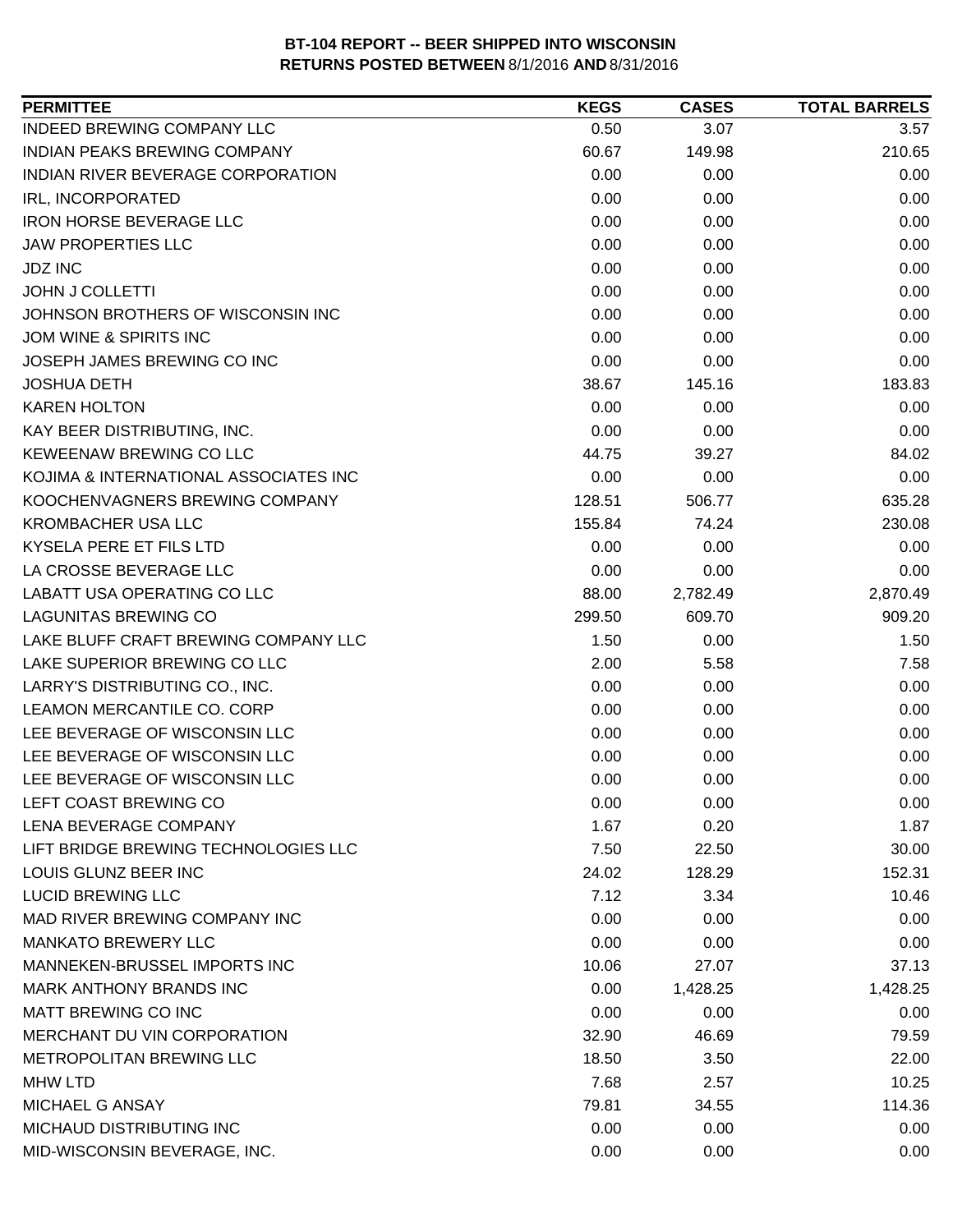| <b>PERMITTEE</b>                     | <b>KEGS</b> | <b>CASES</b> | <b>TOTAL BARRELS</b> |
|--------------------------------------|-------------|--------------|----------------------|
| MILLER BEER OF THE NORTHWOODS, INC.  | 0.00        | 0.00         | 0.00                 |
| MILLERCOORS LLC                      | 3,044.50    | 39,827.54    | 42,872.04            |
| MILLERCOORS LLC                      | 376.23      | 19,337.51    | 19,713.74            |
| MILLSTREAM INVESTMENTS INC           | 0.00        | 5.08         | 5.08                 |
| MOR-DALL ENTERPRISES INC.            | 14.34       | 47.90        | 62.24                |
| MOTHER LODE BREWING LLC              | 0.00        | 0.00         | 0.00                 |
| MOUNTAINEER HOLDINGS LLC             | 0.00        | 0.00         | 0.00                 |
| MOYLANS BREWING CO LTD               | 0.00        | 0.00         | 0.00                 |
| MUTUAL WHOLESALE LIQUOR INC          | 0.00        | 0.00         | 0.00                 |
| NDC SYSTEMS LP                       | 34.41       | 0.00         | 34.41                |
| NEBRASKA BREWING CO INC              | 4.83        | 11.03        | 15.86                |
| NEW BELGIUM BREWING COMPANY INC      | 513.83      | 1,773.44     | 2,287.27             |
| NEW HOLLAND BREWING CO LLC           | 29.50       | 92.96        | 122.46               |
| NEW YORK MUTUAL TRADING CO INC       | 0.00        | 0.00         | 0.00                 |
| NOELKE DISTRIBUTORS, INC.            | 0.00        | 0.00         | 0.00                 |
| NORTH COAST BREWING CO INC           | 0.00        | 0.00         | 0.00                 |
| NORTHWEST BEVERAGES, INC.            | 0.00        | 0.00         | 0.00                 |
| NOUVEAU VENTURES LLC                 | 0.00        | 0.00         | 0.00                 |
| OFF-KILTER BREWING INC               | 0.50        | 0.52         | 1.02                 |
| ONION PUB & BREWERY INC              | 0.00        | 0.00         | 0.00                 |
| OREGON BREWING COMPANY INC           | 10.22       | 22.63        | 32.85                |
| OTT SCHWEITZER DISTRIBUTORSHIP, INC. | 0.00        | 0.00         | 0.00                 |
| PABST BREWING COMPANY                | 1,478.05    | 2,035.74     | 3,513.79             |
| PAMPA BEVERAGES LLC                  | 0.00        | 0.00         | 0.00                 |
| PARADOX BEER COMPANY INC             | 0.00        | 3.48         | 3.48                 |
| PARK RIDGE DISTRIBUTING, INC.        | 0.00        | 0.00         | 0.00                 |
| PATERNO IMPORTS LTD                  | 0.00        | 0.00         | 0.00                 |
| PAULANER USA LLC                     | 285.57      | 745.22       | 1,030.79             |
| PEHLER DISTRIBUTING, INC.            | 0.00        | 0.00         | 0.00                 |
| PERENNIAL PARTNERS LLC               | 10.67       | 6.90         | 17.57                |
| PHIL KNUTSEN                         | 0.00        | 0.00         | 0.00                 |
| PHILLIPS WINE COMPANY                | 0.00        | 0.00         | 0.00                 |
| PRO-LIQUITECH LLC                    | 0.00        | 0.00         | 0.00                 |
| PROST BREWING COMPANY LLC            | 17.83       | 28.74        | 46.57                |
| RANGE BEVERAGE, INCORPORATED         | 0.00        | 0.00         | 0.00                 |
| RATAS WHOLESALE LIQUOR COMPANY       | 0.00        | 0.00         | 0.00                 |
| <b>RAVEN BRANDS INC</b>              | 0.00        | 0.00         | 0.00                 |
| <b>REINHARD PUCHERT</b>              | 0.00        | 0.00         | 0.00                 |
| RELETA BREWING COMPANY LLC           | 0.00        | 10.89        | 10.89                |
| RENEGADE BREWING COMPANY LLC         | 0.00        | 10.89        | 10.89                |
| <b>RICHARD D KATECHIS</b>            | 32.17       | 232.17       | 264.34               |
| RIVER CITY DISTRIBUTING CO., INC.    | 0.00        | 0.00         | 0.00                 |
| S & H INDEPENDENT PREMIUM BRANDS LLC | 982.22      | 0.00         | 982.22               |
| S. & S. DISTRIBUTING, INC.           | 0.00        | 0.00         | 0.00                 |
| S. & S. DISTRIBUTING, INC.           | 0.00        | 0.00         | 0.00                 |
|                                      |             |              |                      |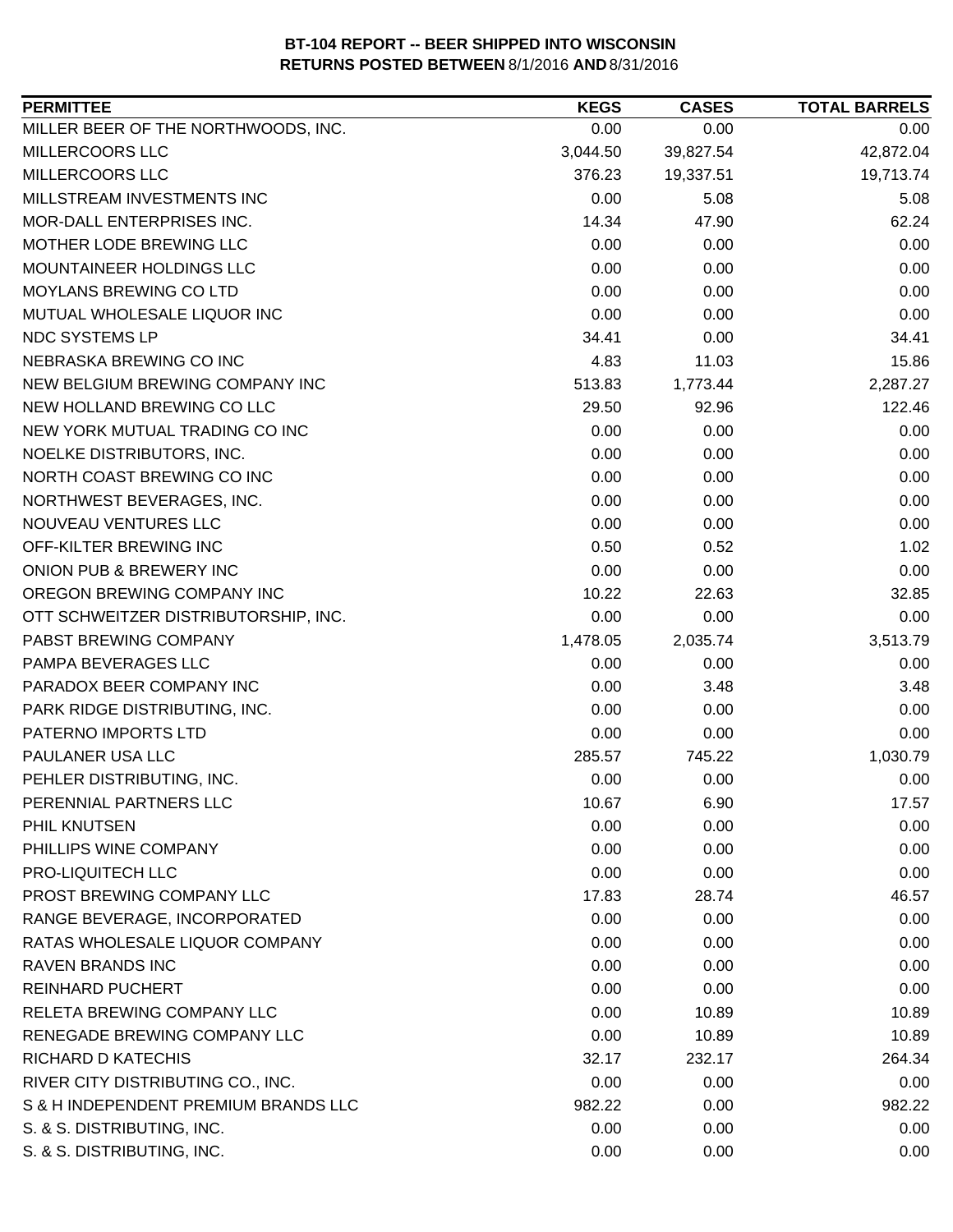| SABEMOS BEVERAGES LLC<br>0.00<br>16.54<br>16.54<br><b>SAPPORO USA INC</b><br>3.99<br>31.35<br>27.36<br>SARATOGA LIQUOR CO., INC.<br>0.00<br>0.00<br>0.00<br>1.50<br>SAUGATUCK BREWING COMPANY INC<br>10.16<br>11.66<br>0.00<br>0.00<br>SCHNEIDER DISTRIBUTING CO., INC.<br>0.00<br>SCUTTLEBUTT BREWING CO LLC<br>0.00<br>0.00<br>0.00<br><b>SHANE WELCH</b><br>0.00<br>67.93<br>67.93<br>SHELTON BROTHERS INC<br>6.97<br>20.65<br>13.68<br>52.21<br><b>SHORTS BREWING COMPANY</b><br>6.34<br>45.87<br>SIERRA NEVADA BREWING COMPANY<br>670.54<br>78.30<br>592.24<br>SINGHA NORTH AMERICA INC<br>0.00<br>0.00<br>0.00<br>SMUTTYNOSE BREWING CO INC<br>0.50<br>7.26<br>7.76<br>SOLEMN OATH BREWERY LLC<br>72.33<br>0.00<br>72.33<br>SOUTHERN TIER BREWING COMPANY LLC<br>30.16<br>146.64<br>176.80<br><b>SRB OPERATIONS LLC</b><br>0.00<br>0.00<br>0.00<br>ST KILLIAN IMPORTING CO INC<br>165.78<br>6.98<br>158.80<br>STANLEY STAWSKI DIST CO INC<br>0.00<br>0.00<br>0.00<br>STEINBECK BREWING COMPANY<br>0.00<br>0.00<br>0.00<br><b>STEVE CRIDER</b><br>0.00<br>0.00<br>0.00<br>1,056.65<br><b>SUMMIT BREWING COMPANY</b><br>236.00<br>820.65<br>SUPERIOR BEVERAGES LLC<br>0.00<br>0.00<br>0.00<br><b>SURLY BREWING COMPANY</b><br>488.40<br>205.16<br>283.24<br>SURVILLE ENTERPRISES CORP<br>0.00<br>0.00<br>0.00<br>SYLWESTER KOLAKOWSKI<br>0.00<br>0.00<br>0.00<br>TABLEBLUFF BREWING CO INC<br>8.00<br>17.41<br>25.41<br>TALLGRASS BREWING COMPANY INC<br>13.23<br>52.13<br>38.90<br>THE BRUERY LLC<br>0.00<br>0.00<br>0.00<br>THE CHURCH STREET BREWING COMPANY LLC<br>0.00<br>0.00<br>0.00<br>THE GAMBRINUS COMPANY<br>82.00<br>191.60<br>273.60<br>THE GREAT LAKES BREWING CO<br>145.89<br>50.84<br>196.73<br>0.00<br>0.00<br>0.00<br>THE TRI CITY BREWING COMPANY<br>0.00<br>0.00<br>0.00<br>0.00<br>52.25<br>52.25<br>219.11<br>137.82<br>81.29<br>0.00<br>0.00<br>0.00<br><b>TOPPLING GOLIATH INC</b><br>121.40<br>134.57<br>13.17<br>TRIANGLE DISTRIBUTING COMPANY, INC.<br>0.00<br>0.00<br>0.00<br><b>TRIBES GRILL INC</b><br>0.00<br>0.00<br>0.00<br>0.00<br>0.00<br>0.00<br>0.00<br>0.00<br>0.00<br>TWO BROTHERS BREWING COMPANY<br>0.83<br>100.27<br>99.44<br>UINTA BREWING COMPANY<br>89.38<br>11.17<br>78.21<br>12.26<br>42.80<br>30.54<br>0.00<br>75.07<br>75.07<br>UNITY VIBRATION LIVING KOMBUCHA TEA LLC | <b>PERMITTEE</b>                     | <b>KEGS</b> | <b>CASES</b> | <b>TOTAL BARRELS</b> |
|------------------------------------------------------------------------------------------------------------------------------------------------------------------------------------------------------------------------------------------------------------------------------------------------------------------------------------------------------------------------------------------------------------------------------------------------------------------------------------------------------------------------------------------------------------------------------------------------------------------------------------------------------------------------------------------------------------------------------------------------------------------------------------------------------------------------------------------------------------------------------------------------------------------------------------------------------------------------------------------------------------------------------------------------------------------------------------------------------------------------------------------------------------------------------------------------------------------------------------------------------------------------------------------------------------------------------------------------------------------------------------------------------------------------------------------------------------------------------------------------------------------------------------------------------------------------------------------------------------------------------------------------------------------------------------------------------------------------------------------------------------------------------------------------------------------------------------------------------------------------------------------------------------------------------------------------------------------------------------------------------------------------------------------------------------------------------------------------------------------------------------------------------------------------------------------------------------------------------------------------------------------------------------------------------------------------------|--------------------------------------|-------------|--------------|----------------------|
|                                                                                                                                                                                                                                                                                                                                                                                                                                                                                                                                                                                                                                                                                                                                                                                                                                                                                                                                                                                                                                                                                                                                                                                                                                                                                                                                                                                                                                                                                                                                                                                                                                                                                                                                                                                                                                                                                                                                                                                                                                                                                                                                                                                                                                                                                                                              |                                      |             |              |                      |
|                                                                                                                                                                                                                                                                                                                                                                                                                                                                                                                                                                                                                                                                                                                                                                                                                                                                                                                                                                                                                                                                                                                                                                                                                                                                                                                                                                                                                                                                                                                                                                                                                                                                                                                                                                                                                                                                                                                                                                                                                                                                                                                                                                                                                                                                                                                              |                                      |             |              |                      |
|                                                                                                                                                                                                                                                                                                                                                                                                                                                                                                                                                                                                                                                                                                                                                                                                                                                                                                                                                                                                                                                                                                                                                                                                                                                                                                                                                                                                                                                                                                                                                                                                                                                                                                                                                                                                                                                                                                                                                                                                                                                                                                                                                                                                                                                                                                                              |                                      |             |              |                      |
|                                                                                                                                                                                                                                                                                                                                                                                                                                                                                                                                                                                                                                                                                                                                                                                                                                                                                                                                                                                                                                                                                                                                                                                                                                                                                                                                                                                                                                                                                                                                                                                                                                                                                                                                                                                                                                                                                                                                                                                                                                                                                                                                                                                                                                                                                                                              |                                      |             |              |                      |
|                                                                                                                                                                                                                                                                                                                                                                                                                                                                                                                                                                                                                                                                                                                                                                                                                                                                                                                                                                                                                                                                                                                                                                                                                                                                                                                                                                                                                                                                                                                                                                                                                                                                                                                                                                                                                                                                                                                                                                                                                                                                                                                                                                                                                                                                                                                              |                                      |             |              |                      |
|                                                                                                                                                                                                                                                                                                                                                                                                                                                                                                                                                                                                                                                                                                                                                                                                                                                                                                                                                                                                                                                                                                                                                                                                                                                                                                                                                                                                                                                                                                                                                                                                                                                                                                                                                                                                                                                                                                                                                                                                                                                                                                                                                                                                                                                                                                                              |                                      |             |              |                      |
|                                                                                                                                                                                                                                                                                                                                                                                                                                                                                                                                                                                                                                                                                                                                                                                                                                                                                                                                                                                                                                                                                                                                                                                                                                                                                                                                                                                                                                                                                                                                                                                                                                                                                                                                                                                                                                                                                                                                                                                                                                                                                                                                                                                                                                                                                                                              |                                      |             |              |                      |
|                                                                                                                                                                                                                                                                                                                                                                                                                                                                                                                                                                                                                                                                                                                                                                                                                                                                                                                                                                                                                                                                                                                                                                                                                                                                                                                                                                                                                                                                                                                                                                                                                                                                                                                                                                                                                                                                                                                                                                                                                                                                                                                                                                                                                                                                                                                              |                                      |             |              |                      |
|                                                                                                                                                                                                                                                                                                                                                                                                                                                                                                                                                                                                                                                                                                                                                                                                                                                                                                                                                                                                                                                                                                                                                                                                                                                                                                                                                                                                                                                                                                                                                                                                                                                                                                                                                                                                                                                                                                                                                                                                                                                                                                                                                                                                                                                                                                                              |                                      |             |              |                      |
|                                                                                                                                                                                                                                                                                                                                                                                                                                                                                                                                                                                                                                                                                                                                                                                                                                                                                                                                                                                                                                                                                                                                                                                                                                                                                                                                                                                                                                                                                                                                                                                                                                                                                                                                                                                                                                                                                                                                                                                                                                                                                                                                                                                                                                                                                                                              |                                      |             |              |                      |
|                                                                                                                                                                                                                                                                                                                                                                                                                                                                                                                                                                                                                                                                                                                                                                                                                                                                                                                                                                                                                                                                                                                                                                                                                                                                                                                                                                                                                                                                                                                                                                                                                                                                                                                                                                                                                                                                                                                                                                                                                                                                                                                                                                                                                                                                                                                              |                                      |             |              |                      |
|                                                                                                                                                                                                                                                                                                                                                                                                                                                                                                                                                                                                                                                                                                                                                                                                                                                                                                                                                                                                                                                                                                                                                                                                                                                                                                                                                                                                                                                                                                                                                                                                                                                                                                                                                                                                                                                                                                                                                                                                                                                                                                                                                                                                                                                                                                                              |                                      |             |              |                      |
|                                                                                                                                                                                                                                                                                                                                                                                                                                                                                                                                                                                                                                                                                                                                                                                                                                                                                                                                                                                                                                                                                                                                                                                                                                                                                                                                                                                                                                                                                                                                                                                                                                                                                                                                                                                                                                                                                                                                                                                                                                                                                                                                                                                                                                                                                                                              |                                      |             |              |                      |
|                                                                                                                                                                                                                                                                                                                                                                                                                                                                                                                                                                                                                                                                                                                                                                                                                                                                                                                                                                                                                                                                                                                                                                                                                                                                                                                                                                                                                                                                                                                                                                                                                                                                                                                                                                                                                                                                                                                                                                                                                                                                                                                                                                                                                                                                                                                              |                                      |             |              |                      |
|                                                                                                                                                                                                                                                                                                                                                                                                                                                                                                                                                                                                                                                                                                                                                                                                                                                                                                                                                                                                                                                                                                                                                                                                                                                                                                                                                                                                                                                                                                                                                                                                                                                                                                                                                                                                                                                                                                                                                                                                                                                                                                                                                                                                                                                                                                                              |                                      |             |              |                      |
|                                                                                                                                                                                                                                                                                                                                                                                                                                                                                                                                                                                                                                                                                                                                                                                                                                                                                                                                                                                                                                                                                                                                                                                                                                                                                                                                                                                                                                                                                                                                                                                                                                                                                                                                                                                                                                                                                                                                                                                                                                                                                                                                                                                                                                                                                                                              |                                      |             |              |                      |
|                                                                                                                                                                                                                                                                                                                                                                                                                                                                                                                                                                                                                                                                                                                                                                                                                                                                                                                                                                                                                                                                                                                                                                                                                                                                                                                                                                                                                                                                                                                                                                                                                                                                                                                                                                                                                                                                                                                                                                                                                                                                                                                                                                                                                                                                                                                              |                                      |             |              |                      |
|                                                                                                                                                                                                                                                                                                                                                                                                                                                                                                                                                                                                                                                                                                                                                                                                                                                                                                                                                                                                                                                                                                                                                                                                                                                                                                                                                                                                                                                                                                                                                                                                                                                                                                                                                                                                                                                                                                                                                                                                                                                                                                                                                                                                                                                                                                                              |                                      |             |              |                      |
|                                                                                                                                                                                                                                                                                                                                                                                                                                                                                                                                                                                                                                                                                                                                                                                                                                                                                                                                                                                                                                                                                                                                                                                                                                                                                                                                                                                                                                                                                                                                                                                                                                                                                                                                                                                                                                                                                                                                                                                                                                                                                                                                                                                                                                                                                                                              |                                      |             |              |                      |
|                                                                                                                                                                                                                                                                                                                                                                                                                                                                                                                                                                                                                                                                                                                                                                                                                                                                                                                                                                                                                                                                                                                                                                                                                                                                                                                                                                                                                                                                                                                                                                                                                                                                                                                                                                                                                                                                                                                                                                                                                                                                                                                                                                                                                                                                                                                              |                                      |             |              |                      |
|                                                                                                                                                                                                                                                                                                                                                                                                                                                                                                                                                                                                                                                                                                                                                                                                                                                                                                                                                                                                                                                                                                                                                                                                                                                                                                                                                                                                                                                                                                                                                                                                                                                                                                                                                                                                                                                                                                                                                                                                                                                                                                                                                                                                                                                                                                                              |                                      |             |              |                      |
|                                                                                                                                                                                                                                                                                                                                                                                                                                                                                                                                                                                                                                                                                                                                                                                                                                                                                                                                                                                                                                                                                                                                                                                                                                                                                                                                                                                                                                                                                                                                                                                                                                                                                                                                                                                                                                                                                                                                                                                                                                                                                                                                                                                                                                                                                                                              |                                      |             |              |                      |
|                                                                                                                                                                                                                                                                                                                                                                                                                                                                                                                                                                                                                                                                                                                                                                                                                                                                                                                                                                                                                                                                                                                                                                                                                                                                                                                                                                                                                                                                                                                                                                                                                                                                                                                                                                                                                                                                                                                                                                                                                                                                                                                                                                                                                                                                                                                              |                                      |             |              |                      |
|                                                                                                                                                                                                                                                                                                                                                                                                                                                                                                                                                                                                                                                                                                                                                                                                                                                                                                                                                                                                                                                                                                                                                                                                                                                                                                                                                                                                                                                                                                                                                                                                                                                                                                                                                                                                                                                                                                                                                                                                                                                                                                                                                                                                                                                                                                                              |                                      |             |              |                      |
|                                                                                                                                                                                                                                                                                                                                                                                                                                                                                                                                                                                                                                                                                                                                                                                                                                                                                                                                                                                                                                                                                                                                                                                                                                                                                                                                                                                                                                                                                                                                                                                                                                                                                                                                                                                                                                                                                                                                                                                                                                                                                                                                                                                                                                                                                                                              |                                      |             |              |                      |
|                                                                                                                                                                                                                                                                                                                                                                                                                                                                                                                                                                                                                                                                                                                                                                                                                                                                                                                                                                                                                                                                                                                                                                                                                                                                                                                                                                                                                                                                                                                                                                                                                                                                                                                                                                                                                                                                                                                                                                                                                                                                                                                                                                                                                                                                                                                              |                                      |             |              |                      |
|                                                                                                                                                                                                                                                                                                                                                                                                                                                                                                                                                                                                                                                                                                                                                                                                                                                                                                                                                                                                                                                                                                                                                                                                                                                                                                                                                                                                                                                                                                                                                                                                                                                                                                                                                                                                                                                                                                                                                                                                                                                                                                                                                                                                                                                                                                                              |                                      |             |              |                      |
|                                                                                                                                                                                                                                                                                                                                                                                                                                                                                                                                                                                                                                                                                                                                                                                                                                                                                                                                                                                                                                                                                                                                                                                                                                                                                                                                                                                                                                                                                                                                                                                                                                                                                                                                                                                                                                                                                                                                                                                                                                                                                                                                                                                                                                                                                                                              |                                      |             |              |                      |
|                                                                                                                                                                                                                                                                                                                                                                                                                                                                                                                                                                                                                                                                                                                                                                                                                                                                                                                                                                                                                                                                                                                                                                                                                                                                                                                                                                                                                                                                                                                                                                                                                                                                                                                                                                                                                                                                                                                                                                                                                                                                                                                                                                                                                                                                                                                              |                                      |             |              |                      |
|                                                                                                                                                                                                                                                                                                                                                                                                                                                                                                                                                                                                                                                                                                                                                                                                                                                                                                                                                                                                                                                                                                                                                                                                                                                                                                                                                                                                                                                                                                                                                                                                                                                                                                                                                                                                                                                                                                                                                                                                                                                                                                                                                                                                                                                                                                                              |                                      |             |              |                      |
|                                                                                                                                                                                                                                                                                                                                                                                                                                                                                                                                                                                                                                                                                                                                                                                                                                                                                                                                                                                                                                                                                                                                                                                                                                                                                                                                                                                                                                                                                                                                                                                                                                                                                                                                                                                                                                                                                                                                                                                                                                                                                                                                                                                                                                                                                                                              | THE R.S. LIPMAN COMPANY              |             |              |                      |
|                                                                                                                                                                                                                                                                                                                                                                                                                                                                                                                                                                                                                                                                                                                                                                                                                                                                                                                                                                                                                                                                                                                                                                                                                                                                                                                                                                                                                                                                                                                                                                                                                                                                                                                                                                                                                                                                                                                                                                                                                                                                                                                                                                                                                                                                                                                              |                                      |             |              |                      |
|                                                                                                                                                                                                                                                                                                                                                                                                                                                                                                                                                                                                                                                                                                                                                                                                                                                                                                                                                                                                                                                                                                                                                                                                                                                                                                                                                                                                                                                                                                                                                                                                                                                                                                                                                                                                                                                                                                                                                                                                                                                                                                                                                                                                                                                                                                                              | THE VETERAN BEVERAGE COMPANY         |             |              |                      |
|                                                                                                                                                                                                                                                                                                                                                                                                                                                                                                                                                                                                                                                                                                                                                                                                                                                                                                                                                                                                                                                                                                                                                                                                                                                                                                                                                                                                                                                                                                                                                                                                                                                                                                                                                                                                                                                                                                                                                                                                                                                                                                                                                                                                                                                                                                                              | THREE FLOYDS BREWING LLC             |             |              |                      |
|                                                                                                                                                                                                                                                                                                                                                                                                                                                                                                                                                                                                                                                                                                                                                                                                                                                                                                                                                                                                                                                                                                                                                                                                                                                                                                                                                                                                                                                                                                                                                                                                                                                                                                                                                                                                                                                                                                                                                                                                                                                                                                                                                                                                                                                                                                                              | <b>TIGHTHEAD BREWING COMPANY</b>     |             |              |                      |
|                                                                                                                                                                                                                                                                                                                                                                                                                                                                                                                                                                                                                                                                                                                                                                                                                                                                                                                                                                                                                                                                                                                                                                                                                                                                                                                                                                                                                                                                                                                                                                                                                                                                                                                                                                                                                                                                                                                                                                                                                                                                                                                                                                                                                                                                                                                              |                                      |             |              |                      |
|                                                                                                                                                                                                                                                                                                                                                                                                                                                                                                                                                                                                                                                                                                                                                                                                                                                                                                                                                                                                                                                                                                                                                                                                                                                                                                                                                                                                                                                                                                                                                                                                                                                                                                                                                                                                                                                                                                                                                                                                                                                                                                                                                                                                                                                                                                                              |                                      |             |              |                      |
|                                                                                                                                                                                                                                                                                                                                                                                                                                                                                                                                                                                                                                                                                                                                                                                                                                                                                                                                                                                                                                                                                                                                                                                                                                                                                                                                                                                                                                                                                                                                                                                                                                                                                                                                                                                                                                                                                                                                                                                                                                                                                                                                                                                                                                                                                                                              |                                      |             |              |                      |
|                                                                                                                                                                                                                                                                                                                                                                                                                                                                                                                                                                                                                                                                                                                                                                                                                                                                                                                                                                                                                                                                                                                                                                                                                                                                                                                                                                                                                                                                                                                                                                                                                                                                                                                                                                                                                                                                                                                                                                                                                                                                                                                                                                                                                                                                                                                              | <b>TROIKA BREWING COMPANY LLC</b>    |             |              |                      |
|                                                                                                                                                                                                                                                                                                                                                                                                                                                                                                                                                                                                                                                                                                                                                                                                                                                                                                                                                                                                                                                                                                                                                                                                                                                                                                                                                                                                                                                                                                                                                                                                                                                                                                                                                                                                                                                                                                                                                                                                                                                                                                                                                                                                                                                                                                                              | <b>TRUCKEE CRAFT BREWING</b>         |             |              |                      |
|                                                                                                                                                                                                                                                                                                                                                                                                                                                                                                                                                                                                                                                                                                                                                                                                                                                                                                                                                                                                                                                                                                                                                                                                                                                                                                                                                                                                                                                                                                                                                                                                                                                                                                                                                                                                                                                                                                                                                                                                                                                                                                                                                                                                                                                                                                                              |                                      |             |              |                      |
|                                                                                                                                                                                                                                                                                                                                                                                                                                                                                                                                                                                                                                                                                                                                                                                                                                                                                                                                                                                                                                                                                                                                                                                                                                                                                                                                                                                                                                                                                                                                                                                                                                                                                                                                                                                                                                                                                                                                                                                                                                                                                                                                                                                                                                                                                                                              |                                      |             |              |                      |
|                                                                                                                                                                                                                                                                                                                                                                                                                                                                                                                                                                                                                                                                                                                                                                                                                                                                                                                                                                                                                                                                                                                                                                                                                                                                                                                                                                                                                                                                                                                                                                                                                                                                                                                                                                                                                                                                                                                                                                                                                                                                                                                                                                                                                                                                                                                              | UNITED STATES BEVERAGE LLC           |             |              |                      |
|                                                                                                                                                                                                                                                                                                                                                                                                                                                                                                                                                                                                                                                                                                                                                                                                                                                                                                                                                                                                                                                                                                                                                                                                                                                                                                                                                                                                                                                                                                                                                                                                                                                                                                                                                                                                                                                                                                                                                                                                                                                                                                                                                                                                                                                                                                                              | UNITED STATES DISTILLED PRODUCTS CO. |             |              |                      |
|                                                                                                                                                                                                                                                                                                                                                                                                                                                                                                                                                                                                                                                                                                                                                                                                                                                                                                                                                                                                                                                                                                                                                                                                                                                                                                                                                                                                                                                                                                                                                                                                                                                                                                                                                                                                                                                                                                                                                                                                                                                                                                                                                                                                                                                                                                                              |                                      | 3.84        | 8.56         | 12.40                |